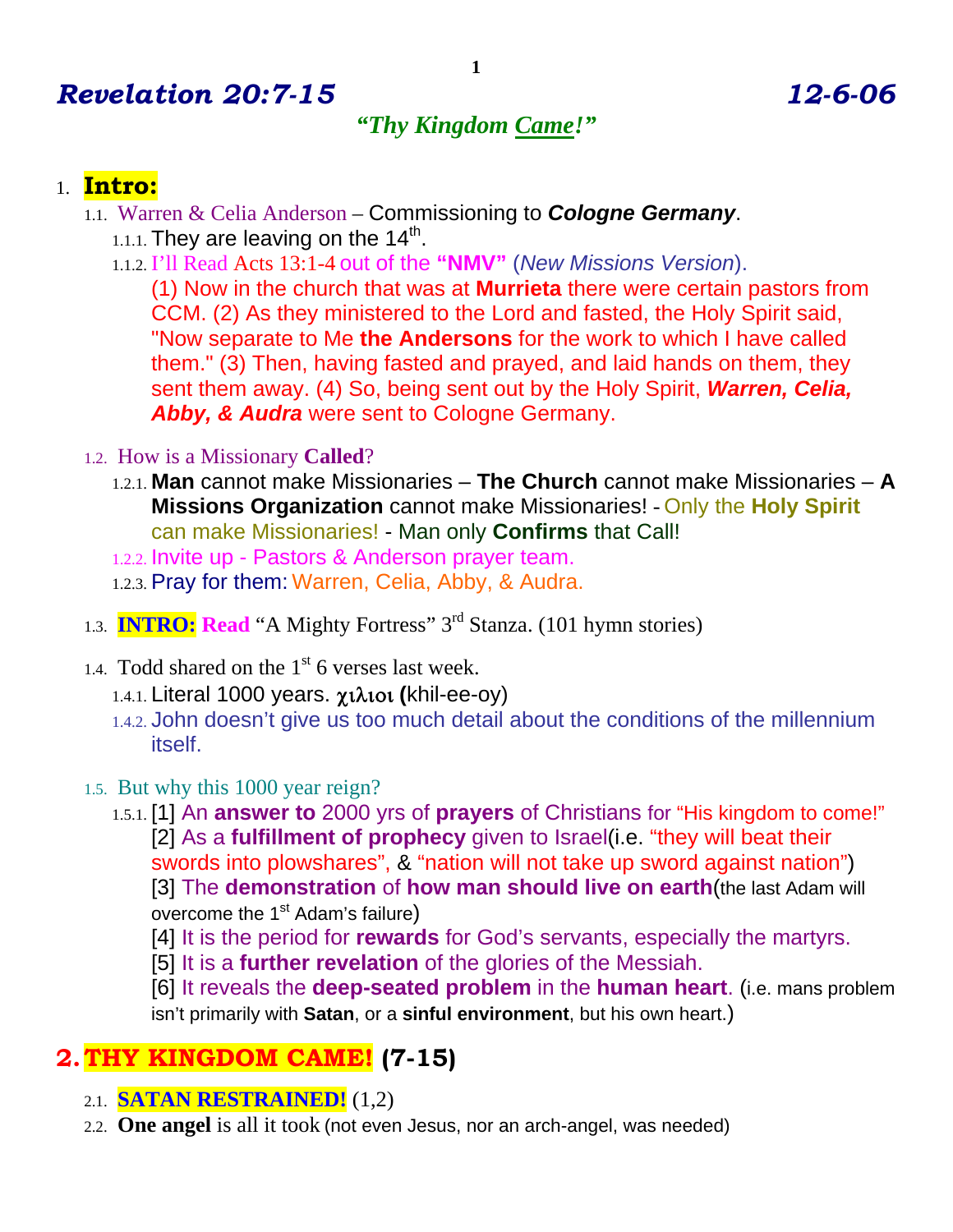- 2.3. Antichrist & false prophet are gone. Satan bound, life should be sweet.
	- 2.3.1. But even in the best environments **choices** still need to be made. (i.e. the garden)
	- 2.3.2. The **forbidden fruit** was in Eden not to tempt Adam & Eve, but to give them a **choice** of whether or not to follow God.

### 2.4. **SATAN REVOLTS!** (7-9)

- 2.5. (7) See vs.3 "he must be released for a little time."
	- 2.5.1. People continue with regular life during the millennium. They marry & have babies. Thus, Children are born into the millennium…but not all submit to Christ.
	- 2.5.2. Satan will lead his **final charge** against *the city of God*.
- 2.6. Not a shot is fired. Not a Saint harmed.
	- 2.6.1. This is a *fireball from heaven*…& God doesn't miss!
	- 2.6.2. Here, Satan is **un**bound to allow them a **choice** of whether or not to go along with what they had been told!
- 2.7. **As soon as** Satan is loosed, it's right back to business for him. He has no trouble finding a following. He deceives & collects recruits *"in the 4 corners of the earth"* to oppose God's people.

#### 2.8. **SATAN'S RUIN!** (10)

- 2.9. Release & capture! Pheasant, chucker hunts. Swing them until they're dizzy, tuck their head under wing, lay them on that wing. {**Chucker** – lay on back & stretch legs out for about 30 sec till appears to be in a trance}
	- 2.9.1. Pheasant Hunt story Friend that was so desperate for a pheasant. Came upon one the dog found. It wouldn't fly…had to kick it, then blasted it. 2.9.1.1. That's what I picture when Satan is released only to be dealt with.
- 2.10.(9,10) **Satan's henchmen** are consumed by the **fires of heaven**, while **Satan himself** is consumed by the **fires of hell**.
	- 2.10.1. Our legends about Satan as the sneering overlord of the underworld are not the least biblical.<sup>1</sup>
	- 2.10.2. He's not shown as **ruler of hell**…just another **tormented inmate**.

#### 2.11.Q: If God **would** & **could** do something about Evil…**why hasn't He???**

- 2.11.1. **Argument:** If God is all-good, He *would* destroy evil. If God is all-powerful, He *could* destroy evil. But evil is not destroyed. Hence, there is no such God.
- 2.11.2. **Rebutal:** If God is all-good, He *will* defeat evil. If God is all-powerful, He *can* defeat evil. Evil is not *yet* defeated. Therefore, God can & *will one day* defeat evil. [This is that day!]

-

<sup>&</sup>lt;sup>1</sup> The Complete Idiot's Guide to the Book of Revelation; Pg.161.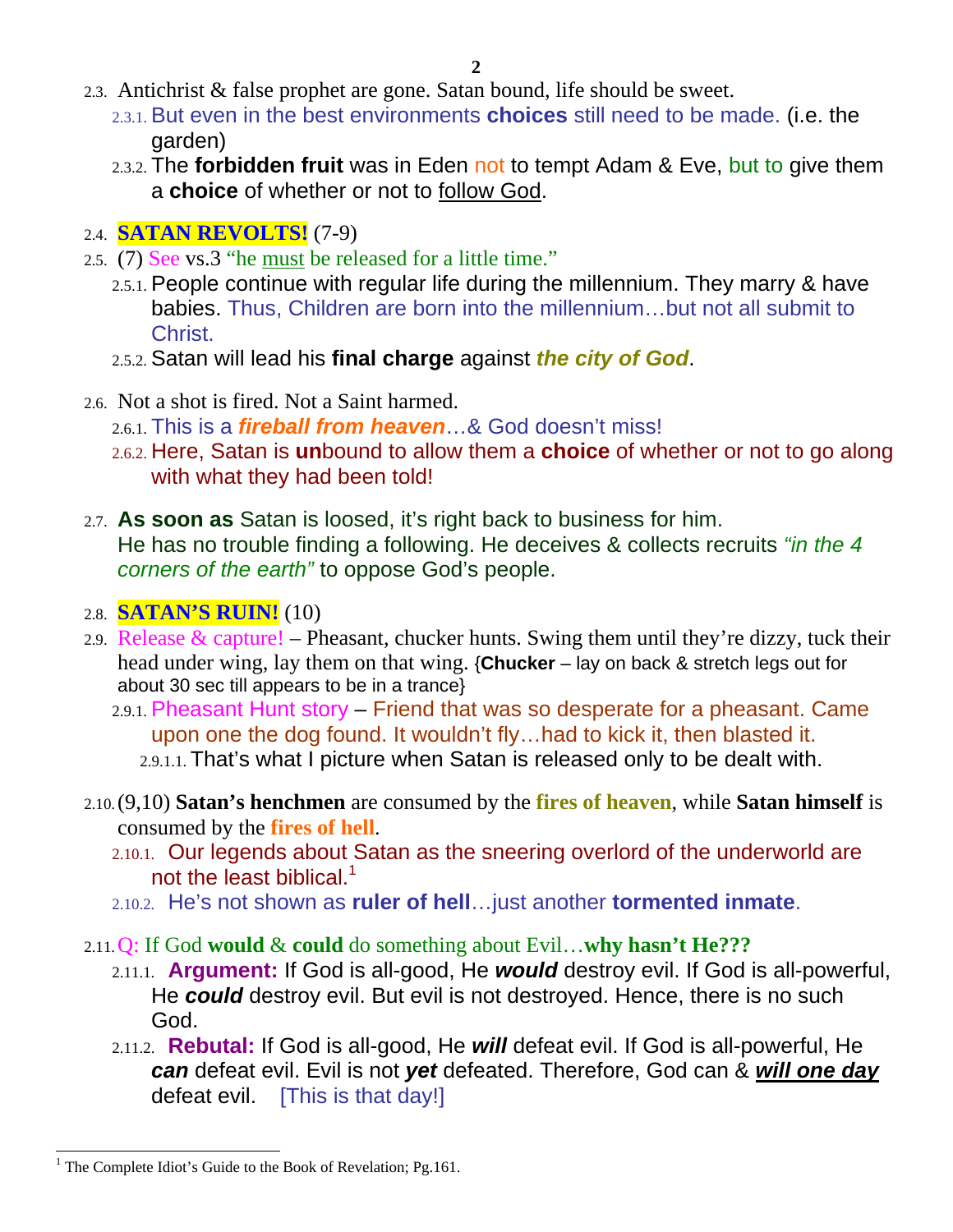- 2.12.Since Lucifer's rebellion, God had permitted him to work on this earth, but he has always kept him as **a dog on a chain**.
- 2.13.(10) Satan's ultimate downfall is fulfilled in stages:
	- 2.13.1. Ever since his **original defiance** of God & onward…**his "retirement plan" was fixed!**
	- 2.13.2. The prophecy crush his head.
	- 2.13.3. The promise  $-$  Jn.12:31-33<sup>31</sup> Now is the judgment of this world; **now the ruler of this world will be cast out**. 32 And I, if I am lifted up from the earth, will draw all *peoples* to Myself." <sup>33</sup> This He said, signifying by what death He would die. [Now, meaning because of the cross!]
	- $2.13.4.$  The Sentence! "the eternal fire was prepared for the devil & his angels." It would only be a matter of time.
	- 2.13.5. The Decline!  $-1^{st}$  kicked out of abiding in heaven(originally/Pride);  $2<sup>nd</sup>$  kicked out of even visiting heaven(12:9, mid-trib); Then, cast into the pit(20:2); Now, "*The Devil gets fired*" literally thrown into the Lake of Fire(20:10).
- 2.14.Who else shares in his fate? Then he will say to those on his left, Depart from me, you who are cursed, into the eternal fire prepared for the devil and his angels" Mt25:41
- 2.15.**WHITE THRONE!** (11-15)
- 2.16.Different from the **Bema Seat**(explain).
	- 2.16.1. An evaluation of their stewardship.
- 2.17.Different from the judgment of the **Nations** (Mt.25:31-26)
- 2.18. This judgment involves ONLY the lost,  $\&$  follows the  $2^{nd}$  resurrection or the resurrection to condemnation.
	- 2.18.1. They were judged according to theirs **works**: Not to get into heaven but to determine the **degree** of their punishment.
	- 2.18.2. Meted out by **God**…not Satan!
	- 2.18.3. This judgment is based on the "books"  $-$  i.e. it is objective!
		- 2.18.3.1. Everything man has done is recorded. {all of the secrets of the mind heart are known}
		- $2.18.3.2.$  A Permanent record see Job 19:23.
	- 2.18.4. The "book of Life" belongs to the  $Lamb(21:27)$ .
- 2.19.(13) The sea, death & Hades It doesn't matter **when** or **where** a person died. 2.19.1. The bible is clearly against any teaching on **reincarnation** or **annihilation**.
- 2.20.Hades OT used *Sheol*, NT uses *Hades* for the holding cell for souls awaiting judgment.
	- 2.20.1. It is a place of **conscious punishment**, but not the **eternal destination** of those souls.